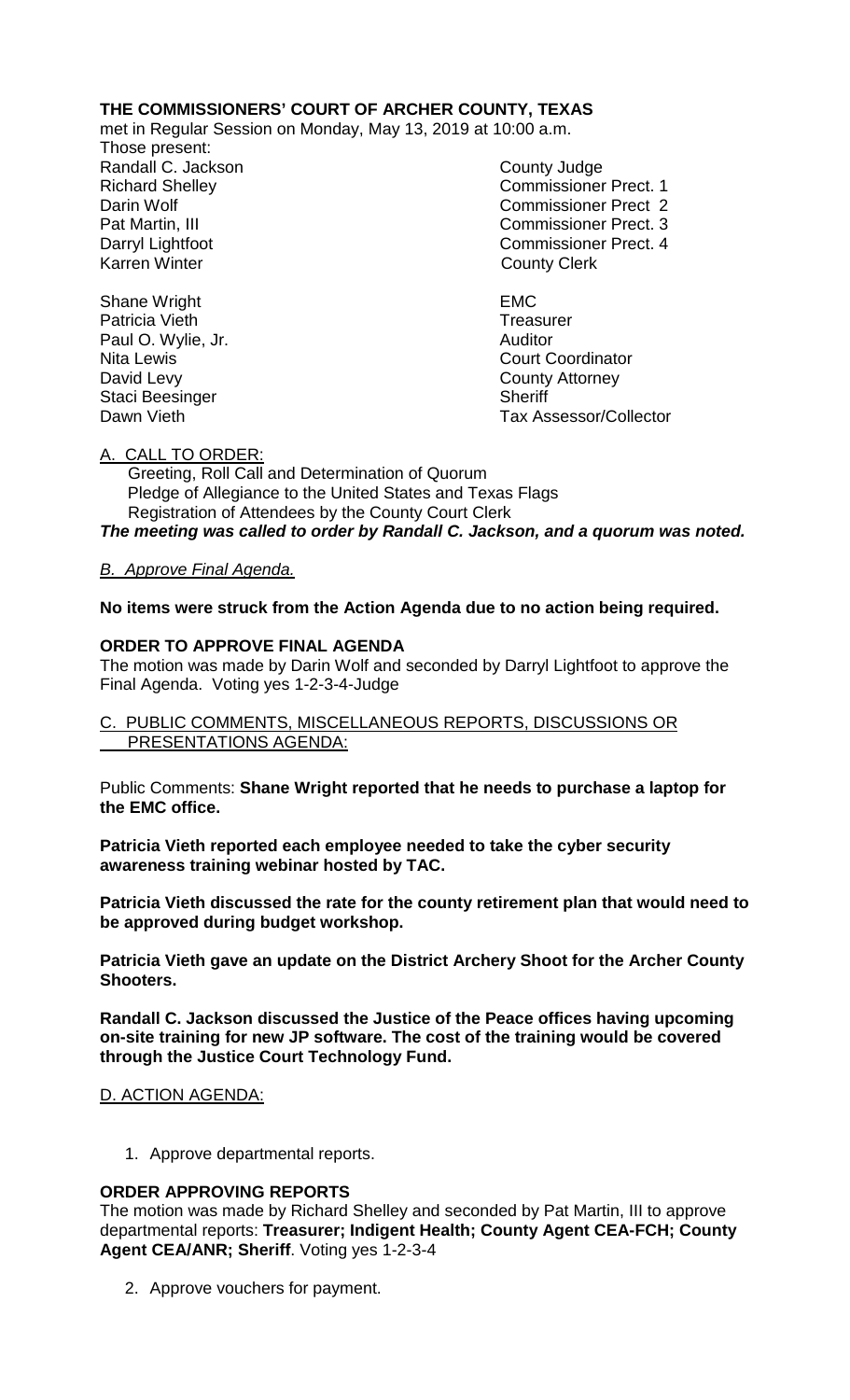## **ORDER APPROVING VOUCHERS**

The motion was made by Darryl Lightfoot and seconded by Darin Wolf to approve vouchers for payment. Voting yes 1-2-3-4-Judge

3. Approve payroll reports.

### **ORDER APPROVING REPORTS**

The motion was made by Randall C. Jackson and seconded by Darin Wolf to approve payroll reports. Voting yes 1-2-3-4-Judge

4. Approve line item transfers.

### **ORDER APPROVING TRANSFERS**

The motion was made by Darryl Lightfoot and seconded by Pat Martin, III to approve line item transfers. Voting yes 1-2-3-4-Judge

| <b>Department - Account</b><br>031.0400.0337<br>031.0400.0340 | <b>Account Name</b><br><b>Bridge/Culvert Materials</b><br><b>Special Projects</b> | <b>Increase</b><br>10,000.00 | <b>Decrease</b><br>10,000.00 |
|---------------------------------------------------------------|-----------------------------------------------------------------------------------|------------------------------|------------------------------|
|                                                               |                                                                                   |                              |                              |
| <b>Department - Account</b><br>041.0400.0336                  | <b>Account Name</b><br><b>Road Base Materials</b>                                 | <b>Increase</b><br>20,000.00 | <b>Decrease</b>              |

5. Approve Education Certificates.

# **ORDER APPROVING CERTIFICATES**

The motion was made by Darryl Lightfoot and seconded by Pat Martin, III to approve education certificates: **David Levy; Joe Aulds and Robert Shawver**. Voting yes 1-2-3- 4-Judge

6. Approve Publisher's Certificates.

## **ORDER TO APROVE CERTIFICATES**

The motion was made by Richard Shelley and seconded by Darin Wolf to approve publisher's certificates. Voting yes 1-2-3-4-Judge

7. Approve Minutes from previous month – April, 2019.

#### **ORDER TO APPROVE MINUTES**

The motion was made by Darryl Lightfoot and seconded by Darin Wolf to approve minutes from April 2019 meetings. Voting yes 1-2-3-4-Judge

8. Consider and/or approve Bids from Govdeals for 3 vehicles from Precinct 1.

#### **OPEN BIDS**

1980 Mack Truck Vin R85ST7794 Ebere Nnaji \$3785.00

1980 Clement Dump Truck Vin 388833 Troy Schoenbauer \$5,185.00

1999 Mack Truck Vin 1M1AA12YOXW091109 Troy Schoenbauer \$15,025.00

## **ORDER ACCEPTING BIDS**

The motion was made by Richard Shelley and seconded by Darryl Lightfoot to approve the bids received from Govdeals.com for 3 vehicles from Precinct 1. Voting yes 1-2-3-4- Judge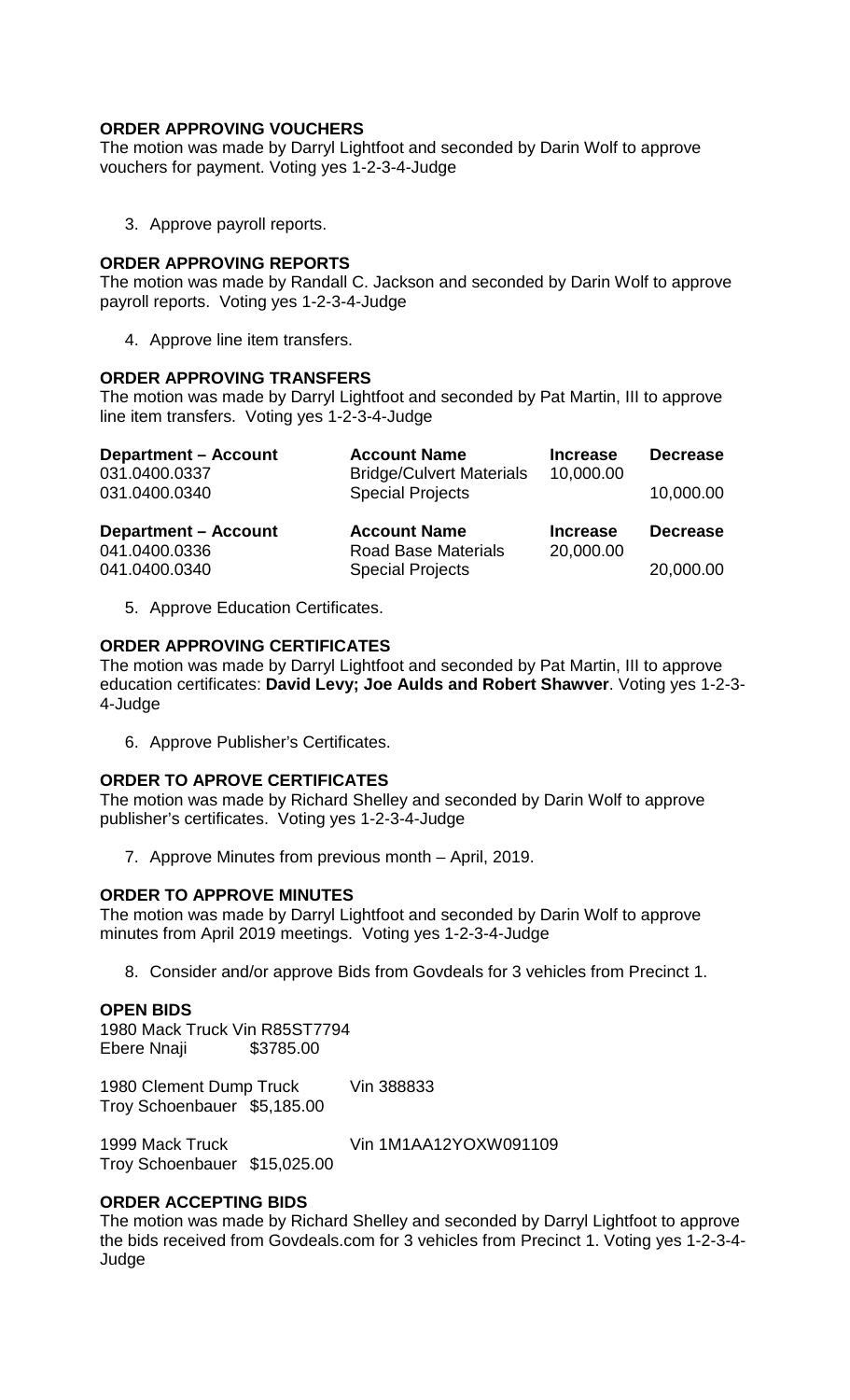1980 Mack Truck Vin R85ST7794<br>Ebere Nnaii 198785.00 Ebere Nnaii

1999 Mack Truck Vin 1M1AA12YOXW091109 Troy Schoenbauer \$15,025.00

1980 Clement Dump Truck Vin 388833 Troy Schoenbauer \$5,185.00

**9.** Consider and/or approve the *Interlocal Agreement* between Archer City and Archer County**. Pat Martin, III discussed the agreement between City of Archer City and Archer County.**

### **ORDER APPROVING AGREEMENT**

The motion was made by Pat Martin, III and seconded by Darryl Lightfoot to approve the Interlocal Agreement for road and maintenance between City of Archer City and Archer County. Voting yes 1-2-3-4-Judge

**10.**Consider and/or approve the services of *Edgin, Parkman, Fleming & Fleming, PC*  to perform the External Audit for the County of Archer for the year ended September 30, 2019.**Paul O Wylie, Jr. discussed how professional and ease to work with Edgin, Parkman, Fleming & Fleming, PC have been in the previous years.**

## **ORDER TO APPROVE EXTERNAL AUDITOR**

The motion was made by Pat Martin, III and seconded by Richard Shelley to approve Edgin, Parkman, Fleming & Fleming, PC to perform the external audit for the County of Archer for the year ended September 30, 2019. Voting yes 1-2-3-4-Judge

11.Consider and/or take action on soliciting bids for Archer County Bank Depository.

#### **ORDER TO ADVERTISE FOR BIDS**

The motion was made by Randall C. Jackson and seconded by Darryl Lightfoot to advertise for bids for Monday, June 10, 2019 at 10:00 a.m. for Archer County bank depository effective October 1, 2019. Voting yes 1-2-3-4-Judge

12.Open Sealed Bids for the Financing of a 2019 John Deere Motor Grader.

#### **OPEN BIDS**

Frost Equipment Leasing & Finance 3.42% 3 years 3.42% 5 years

American National Leasing Company 4.35% 3 years 4.35% 5 years

13.Consider and/or approve Bid for the Financing of a 2019 John Deere Motor Grader.

#### **ORDER ACCEPTING BID**

The motion was made by Richard Shelley and seconded by Darryl Lightfoot to approve the bid of Frost Equipment Leasing & Finance at 3.42% for financing of a 2019 John Deere Motor Grader. Voting yes 1-2-4-Judge; 3 Abstain

**14.**Discuss and/or take action on Handicap Rails for the Courthouse entrances. **Randall C. Jackson discussed placing handicap rails on North and South street access and North, South and East Courthouse entrances.**

## **ORDER TO APPROVE HANDICAP RAILS**